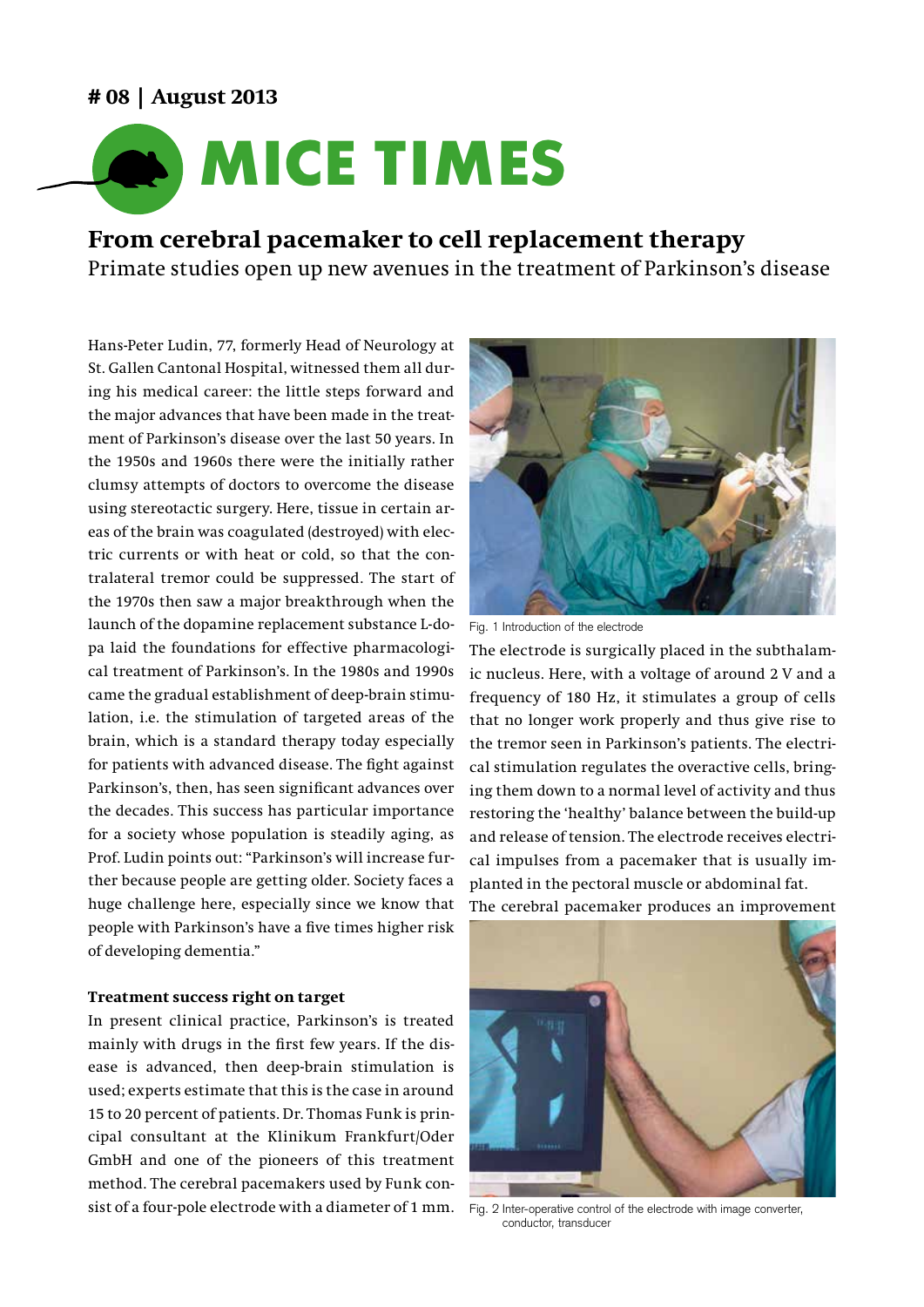

in more than 90 percent of patients. "The procedure gives patients an extra ten years. We return them to the condition characterized by the disease ten years ago", says Funk. Full therapeutic success with a minimum of side effects is only achieved, however, if the Fig. 3 Inter-operative test of the effect and side-effect



Fig. 4 Inter-operative final control of the position of the electrode (side view)

surgeon places the electrode with millimeter accuracy. Otherwise, there is a risk of speech or movement disorders. A lot of research was needed in the last few decades to determine the suitable sites for the electrode. This included individual therapeutic studies in patients. "Most problems can be clarified in studies with rodents (rats and mice). But in such complicated disorders as Parkinson's there are certain questions that can only be answered with studies in monkeys", says Prof. Andreas Kupsch, neurologist at the University Clinic of Magdeburg, who played a defining role in helping to develop the treatment method from 1990 to 2010.

Kupsch refers to studies in the early 1990s with which the behavior of the subthalamic nucleus was investigated and which made possible the triumph of the cerebral pacemaker in the years that followed. He believes primate studies are also indispensable in Parkinson's research: "The similarity of the network circuits in the brain is much closer between monkey and human that it is between rodent and human. In some cases, therefore, it is necessary to fall back on non-human primates, i.e. monkeys, for research studies. Anyone who wants to investigate how dystonia (a movement disorder) occurs in the hand cannot do this in the paw of a rat. You need monkeys for this, because the function of the hand is more similar between monkey and human", says Kupsch. Meanwhile, the success of deep-brain stimulation extends far beyond Parkinson's. The method is being used in more and more diseases, such as dystonia and also depression, obsessive-compulsive disorder and alcohol addiction. Work is also under way on Alzheimer's.

## **Connective tissue cell becomes nerve cell**

For some years, scientists have now opened up a new chapter in Parkinson's research. The magic phrase is cell replacement therapy. Once again, researchers are stepping out into uncharted territory with a new form of treatment. Once again it involves complex procedures in the human brain that are inevitably accompanied by risks. Before cell replacement therapy becomes available for patients, extensive studies in the animal model are called for. "I would consider experiments in humans very critical and unethical at the present time, because we don't yet know whether the treatment really offers a great opportunity for relief or even a cure", says Prof. Rüdiger Behr, stem cell biologist at the German Primate Center (DPZ) in Göttingen. Parkinson's is not a disease that runs an acute, life-threatening course, so higher ethical hurdles apply before a new therapy can be tested in humans than is the case with fatal diseases, says Behr.

Many researchers around the world are working on the development of cell replacement therapy. The basic idea is simple in principle: The aim is to cure the brain tissue that is damaged in Parkinson's patients – the dopamine-producing nerve cells in the substantia nigra of the midbrain – by transplanting healthy replacement cells. Feverish research is under way today in an attempt to cultivate suitable replacement cells. The basis for this research is a method that enables such replacement cells to be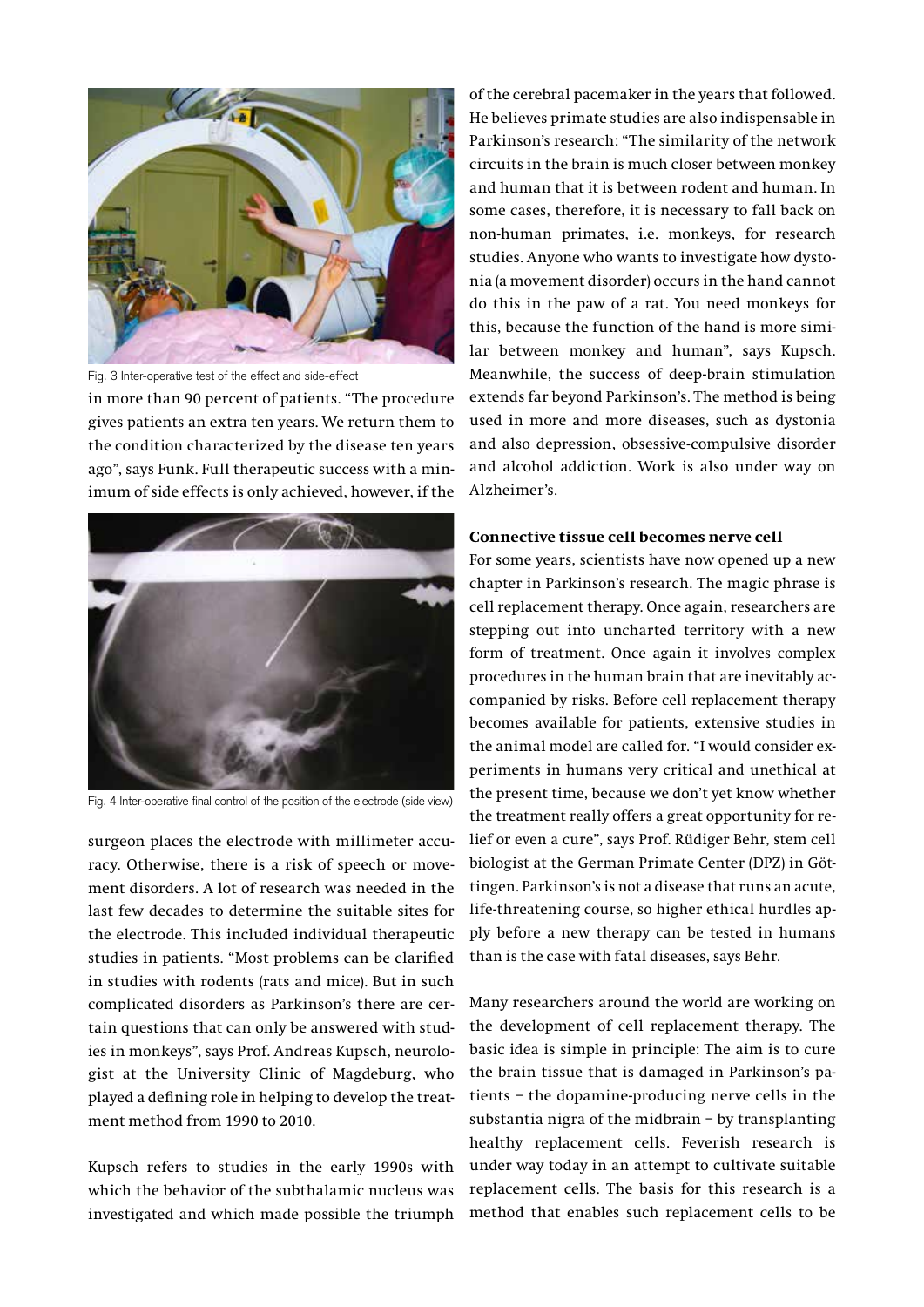

Fig. 5 Comparison of the size of a macaque monkey and a mouse brain

produced and was awarded the Nobel Prize for Medicine in 2012. In this method, connective tissue cells (fibroblasts) are isolated from the skin of the patient. The fibroblasts can be returned to a quasi-embryonic state by inserting so-called transcription factors. The resulting 'pluripotent stem cells' possess the fascinating ability to develop into any given cell of the body. Researchers hope that these all-rounder stem cells can now differentiate into nerve cells that will then replace the brain tissue damaged in Parkinson's patients.

#### **Reliable animal model for Parkinson's**

So far, cell replacement therapy is a promise for the future. Researchers reckon it will take years, if not decades, until a safe and effective treatment of this kind will be available to Parkinson's patients. Extensive efforts are needed, with research in cell cultures, in animals and finally in humans. With a view to achieving this long-term objective, scientists are working on the development of a reliable animal model, i.e. a method with which the efficacy and safety of the novel Parkinson's therapy can be studied in primates. A research project of this kind is being carried out in the following steps: In the first step, a suitable substance is used to induce Parkinson's disease in monkeys; the animals are then monitored for symptoms of Parkinson's such as motor deficits or sleep disturbances for three to four months. Grip tests are carried out to assess fine motor skills and the animals' sleep-wake behavior is studied.

The second step consists in the cultivation of replacement cells of primates. These are produced from the connective tissue of the monkeys using the

method described above and can then be transplanted in the suitable regions of the primate brain. The success of treatment is then studied in various behavioral tests with the inclusion of a control group (that is not treated with replacement cells). Neurologists today assume that the use of cell replacement therapy will only make sense in the early phase of Parkinson's disease. With appropriate experiments, therefore, it would be important to induce only very mild symptoms of Parkinson's in the laboratory animals that would correspond to the early phase of the disease in humans.

### **Three studies with replacement cells in primates**

Numerous studies on cell replacement therapy have already been carried out in mice and rats. To date, however, only isolated research has been carried out in primates. DPZ researcher Behr knows of three published studies in this context from the years 2005, 2007 and 2012. In two studies the replacement cells transplanted into monkeys came from humans, and in the third study embryonic monkey stem cells were used. "None of the studies were optimal, but all authors say there were symptomatic improvements in the animals", says Behr, offering a very cautious summary of the primate studies to date. The scientist warns against exaggerated optimism. A longer-term improvement in the condition as a result of transplanting replacement cells has not yet been demonstrated, according to Behr. "But this is precisely what needs to be demonstrated in animal studies before Parkinson's patients can be expected to submit to a relatively difficult procedure."

Even before cell replacement therapy was on the research agenda, primates were being used for the study of Parkinson's disease. To date, the substance usually used for this is MTBT, which has long been known to induce Parkinson's symptoms in humans and animals. MTBT is not administered locally in the brain, but can be easily administered into the blood stream. However, the substance has the disadvantage that the occurrence of disease symptoms is not stable and the animals can spontaneously return to health, which compromises the reliability of the animal model. Researchers like Rüdiger Behr are convinced that these deficiencies can be overcome with the 6-OHDA model, which is based on 6-hydroxy dopamine. The substance 6-OHDA is adminis-